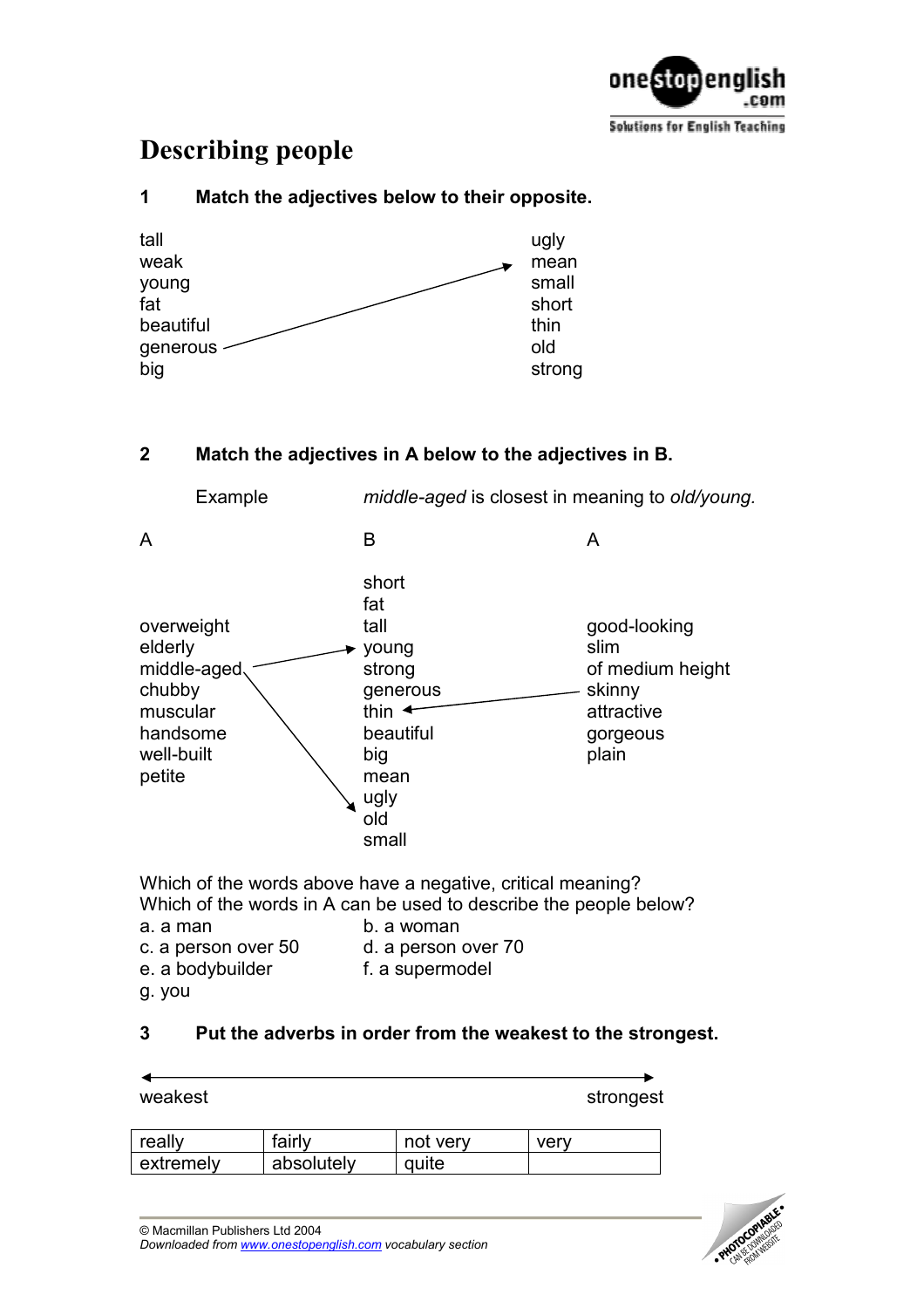

Match an adverb from the list above to one of the adjectives in exercises 1 and 2, then write a sentence to rephrase the sentences below.

Example She is 97 years old. She's extremely old./She is very elderly.

- 1 She's the most beautiful woman in the world.<br>2 He is an Olympic weightlifter
- He is an Olympic weightlifter.
- 3 She will only eat one piece of fruit a day, and nothing else.
- 4 Since I stopped cycling to work, I've put on a bit of weight.
- 5 Frank is the best-looking man in the world.

Absolutely only goes with one adjective from exercises 1 and 2. Which adjective? Why?

#### 4 Match the parts of the face with the list of adjectives that can be used to describe them.

| ears | nose        | eyes       | lips |
|------|-------------|------------|------|
|      |             |            |      |
| big  | snub        | pointed    |      |
| thin | full        | sexy       |      |
| big  | bright      | blue       |      |
| big  | cauliflower | sticky-out |      |

6 Read this advertisement from a Hollywood magazine. Do you think they are looking for the lead actor for the movie, Superman XII, or the movie, Everlasting Love?

Mirrorman Studios seek a tall, muscular man with bright, blue eyes and full, sexy lips to play in our new movie. He must be extremely handsome, fit and athletic, and very strong. Experience of flying important. Please apply to Mirrorman Studios.

Now write an advertisement, seeking lead actors or actresses for one of the following movies:

Braveheart II Die Hard VI Star Wars Episode IX Two Weddings and a Birthday party True Love The Funny Policeman

6 Prepare to describe people in your family. Think of two or three people in your family and write notes to describe them. When you are ready, work with a partner, and ask and answer questions.

Can you describe